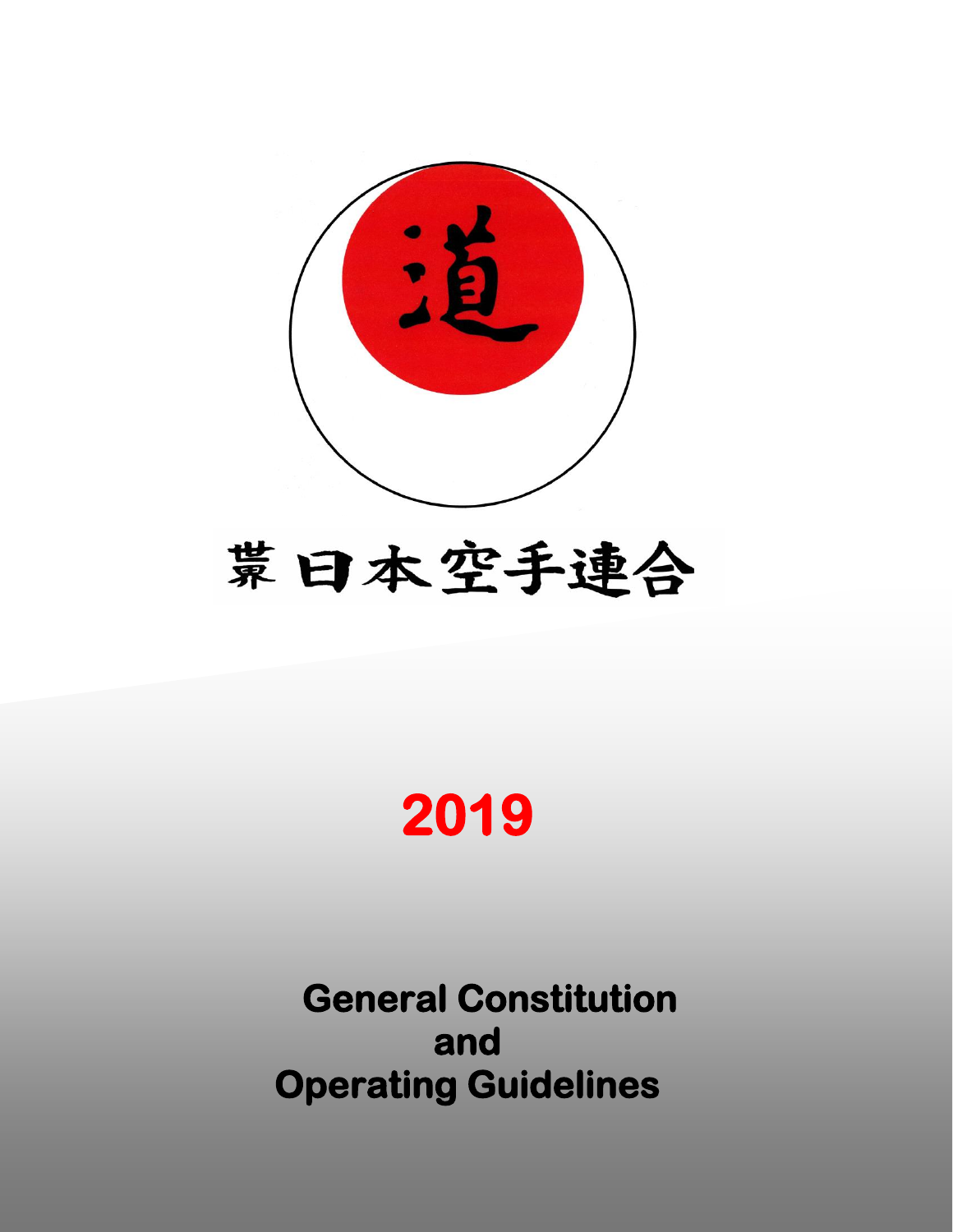# **1. General information and Operating Rules**

# **1.1 - Name**

# **1.1.1**

The association will be called the World JKA Karate Association (WJKA)

# **1.2 - Objectives**

# **1.2.1**

The aims and objectives of the association will be:

- To offer teaching and competitive opportunities in traditional JKA Shotokan Karate as taught by Nakayama and Asai Shihan throughout the world
- To promote the association within the local community of each representative Country and Karate.
- To ensure a duty of care to all members of the association.
- To provide all its services in a way that is fair to everyone.
- To ensure that all present and future members receive fair and equal treatment.
- To recognize, and work in cooperation with other recognized karate styles and systems whose aims and objectives are similar to its own
- To recognize grades, Dan & Kyu, conferred on and by members of other authorized bodies, this being subject to the approval of the WJKA Rijikai (Board)

# **1.3 - Membership**

# **1.3.1**

Membership should consist of officers and members of the association

# **1.3.2**

All members will be subject to the regulations of the constitution and by joining the association will be deemed to accept these regulations and codes of conduct that the club has adopted

# **1.4 - Officers of the Association**

# **1.4.1**

The WJKA will be headed by the Chief Instructor whom is ultimately responsible for the organization. The organization will be managed by the Rijikai (Board) and the Technical Committee will be responsible to the Chief Instructor on all technical matters.

- The officers of the association will be:
- President
- 2x Vice President
- Technical Director & Technical Advisor
- Chief Instructor and Assistant Chief Instructor
- Administration Officer and Treasurer
- International Development Director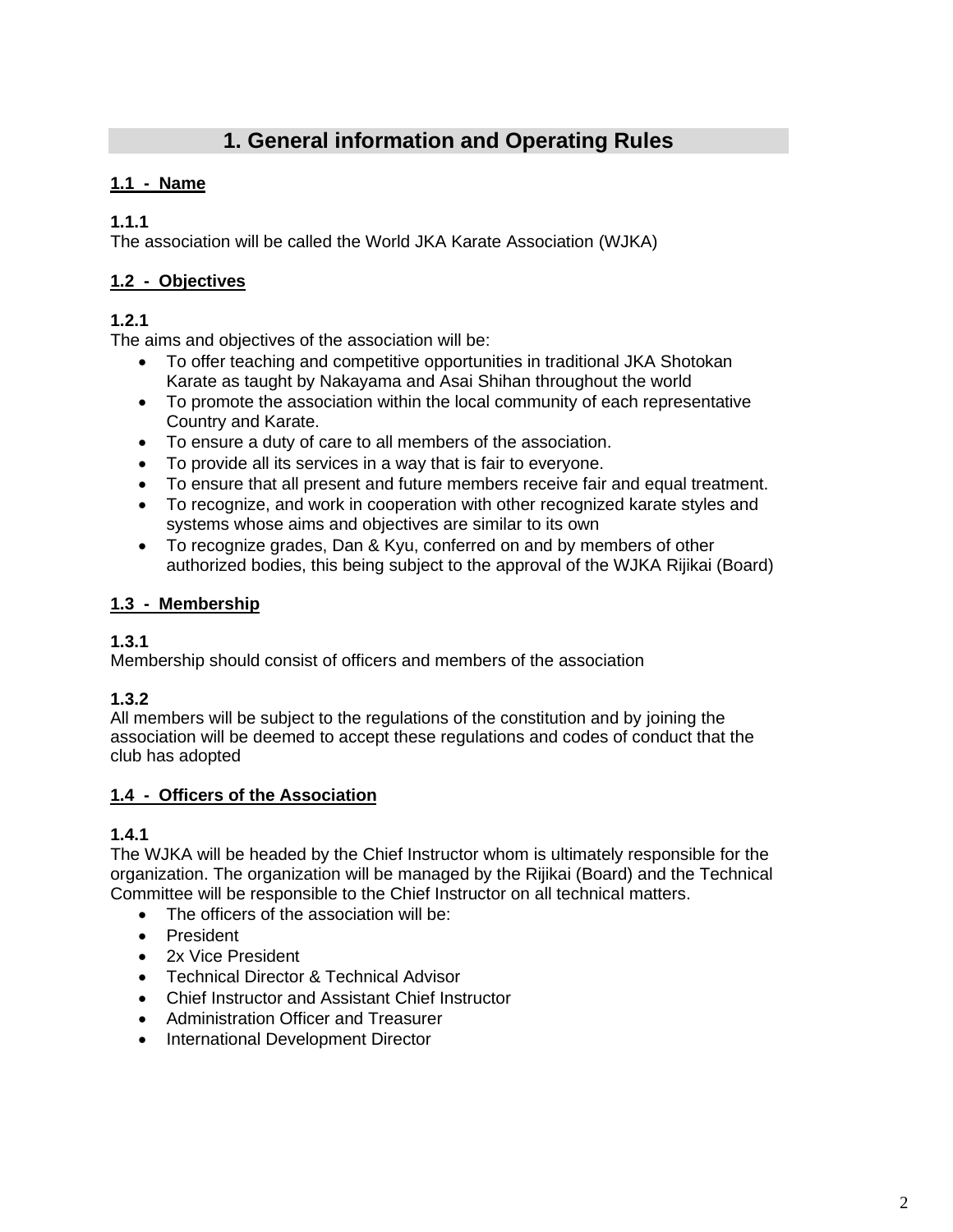# **1.4.2**

In addition, the following competition officers are necessary.

- Chief Referee (part of Referee Council)
- Squad Coach(es)

## **1.4.3**

Meetings of the Rijikai (Board) will be convened by the Secretary of the association and held no less than every two months.

#### **1.4.4**

The quorum required for business to be agreed at Rijikai (Board) meetings will be: three officers.

#### **1.4.5**

The Rijikai (Board) will be responsible for adopting new policy, codes of conduct and rules that affect the organization of the association.

#### **1.4.6**

The Rijikai (Board) will have powers to appoint sub-committees as necessary and appoint advisers to the Rijikai (Board) as necessary to fulfill its business.

#### **1.4.7**

The Rijikai (Board) will be responsible for disciplinary hearings of members who infringe the club rules/regulations/constitution. The Rijikai (Board) will be responsible for taking any action of suspension or discipline following such hearings.

#### **1.4.8**

An advisory Board (Shihankai) has been established to support the Rijikai in an advisory capacity.

# **1.4.9**

A list of current officers can be seen in Appendix 1

#### **1.5 - The Board**

#### **1.5.1**

The association will be managed through the incorporated Board consisting of:

- Chairman of the Board
- Administration officer
- General Secretary
- Treasurer
- Marketing Director

#### **1.6 - Finances**

#### **1.6.1**

All association monies will be banked in an account held in the name of the association. "WJKA HQ"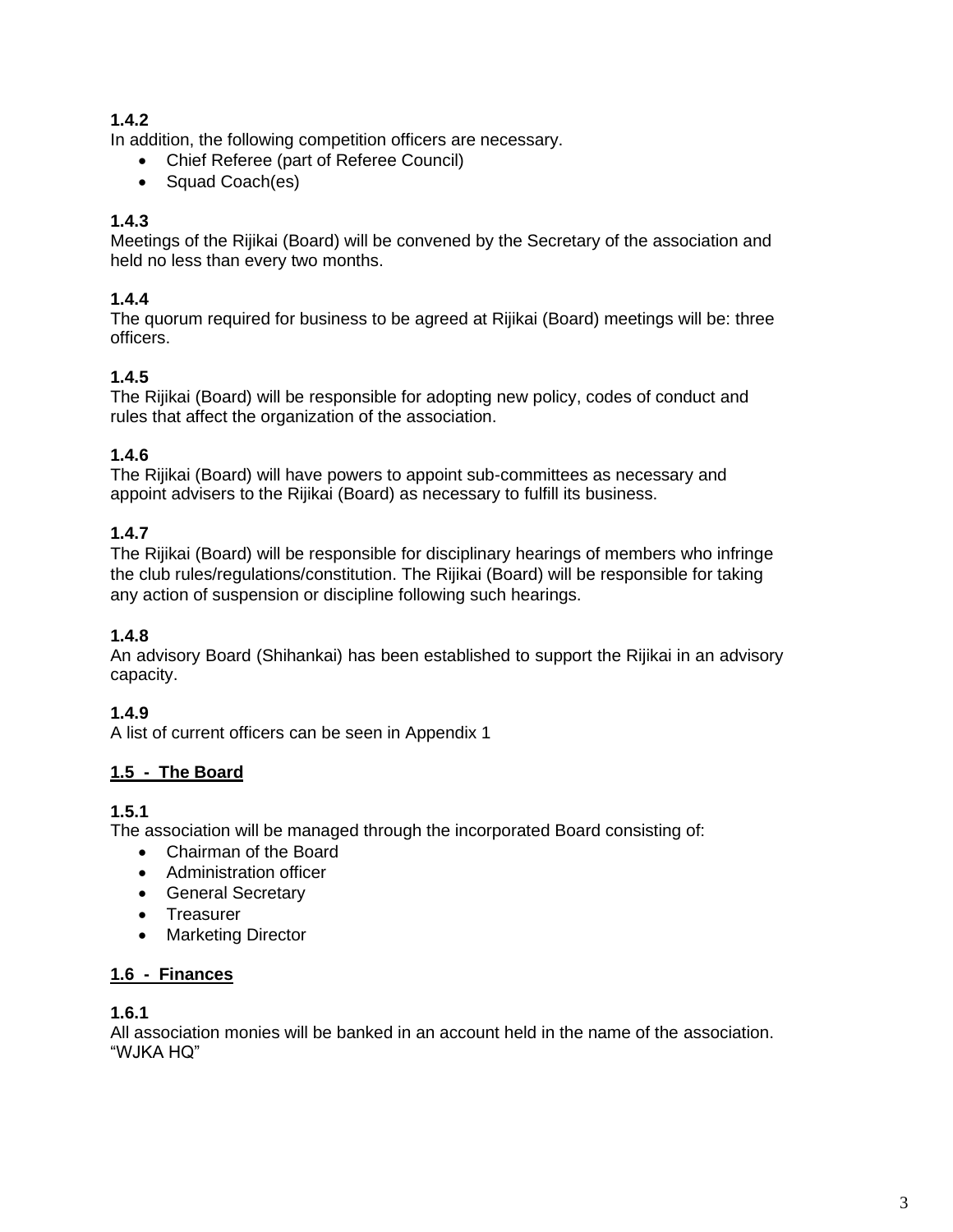# **1.6.2**

The Association Treasurer (Board Member) will be responsible for the finances of the association

## **1.6.3**

The financial year of the association will end on 31<sup>st</sup> December.

# **1.6.4**

An audited statement of annual accounts will be presented by the Treasurer at the Annual General Meeting.

# **1.7 - Fees**

#### **1.7.1**

Association fees will be set annually by the Rijikai (Board) and ratified by the Board and agreed at the Annual General Meeting.

# **1.7.2**

The fees discussed and agreed will be:

- Association membership fees (individual and member associations)
- Dan grading fees
- Certification fees for licenses and Dan homologation
- Referee and instructor course fees
- Official payments (grading panels, competition fees, instructor course teaching fees)
- Merchandise fees

#### **1.8 - Annual General Meetings (AGM)**

#### **1.8.1**

Notice of the Annual General Meeting (AGM) will be given by the association Secretary. Not less than 21 clear days' notice to be given to all member associations.

#### **1.8.2**

The AGM will receive a report from officers of the Rijikai (Board) and Board as well as a statement of the audited accounts.

#### **1.8.3**

Nominations for officers of the Rijikai (Board) (where needed) will be sent to the Secretary prior to the AGM.

# **1.8.4**

Elections of Rijikai (Board) and Board officers are to take place at the AGM.

#### **1.8.5**

Only Rijikai (Board) members have the right to vote at the AGM.

#### **1.8.6**

The Rijikai (Board) and Board has the right to call Extraordinary General Meetings (EGMs) outside the AGM. Procedures for EGMs will be the same as for the AGM.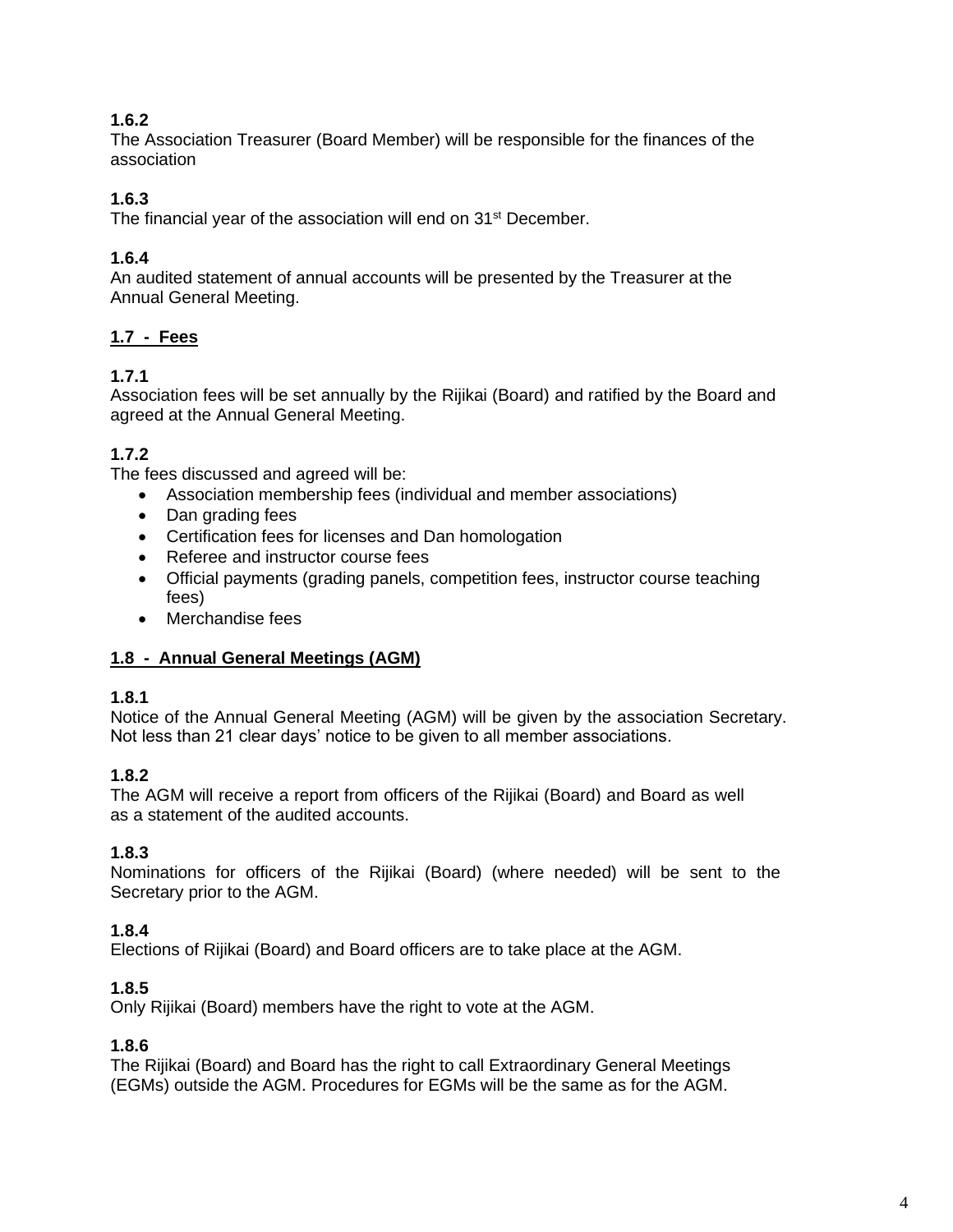# **1.9 - Discipline and appeals**

#### **1.9.1**

All complaints regarding the behavior of members should be submitted in writing to the Chairman or his nominated deputy as per the association's disciplinary rules (see Section 2).

#### **1.10 - Clothing**

#### **1.10.1**

WJKA dress code rules. Traditional Karate Gi should be white with only 1 badge to be worn on Gi. This must be situated on the left-hand side of the chest. Belt. For women a white T-shirt under Karate-Gi. No other gear is allowed.

• **NOTE**: Individual associations/Dojo may wear their own color Gi's for their purposes however the above must be worn during WJKA sanctioned / organized competitions, courses and Dan examinations.

#### **1.10.2**

Absolutely no jewelry or any other gear may be worn during WJKA sanctioned / organized events, courses, Dan examinations that may be dangerous to the incumbent or any other participating karateka.

#### **1.10.3**

A WJKA instructor may require a student (including a junior Dan grade) to alter his or her dress or personal presentation as he or she reasonably sees fit, in the interests of safety or the proper conduct of the class or session.

#### **1.10.4**

All Referees and Senior Officers will wear the standard uniform of grey trousers, white shirt, association tie, navy blue blazer with the appropriate association badge, black socks and black shoes. This uniform must be worn to all association Referee courses, competitions, Dan examinations and special occasions as requested by the Chairman.

#### **1.11 - Examination and Rank standards**

# **1.11.1**

All association groups should follow the adopted belt system consisting of 10 Kyu levels with 10<sup>th</sup> Kyu being the lowest and  $1<sup>st</sup>$  Kyu the highest.

# **1.11.2**

Belt colors within the Kyu rankings are at the discretion of the member groups and associations.

#### **1.11.3**

In accordance with traditional standards, Dan grades should not wear 'Dan Stripes' or 'Shogo' on their belts.

# **1.11.4**

The periods between gradings; 3 months between Kyu gradings.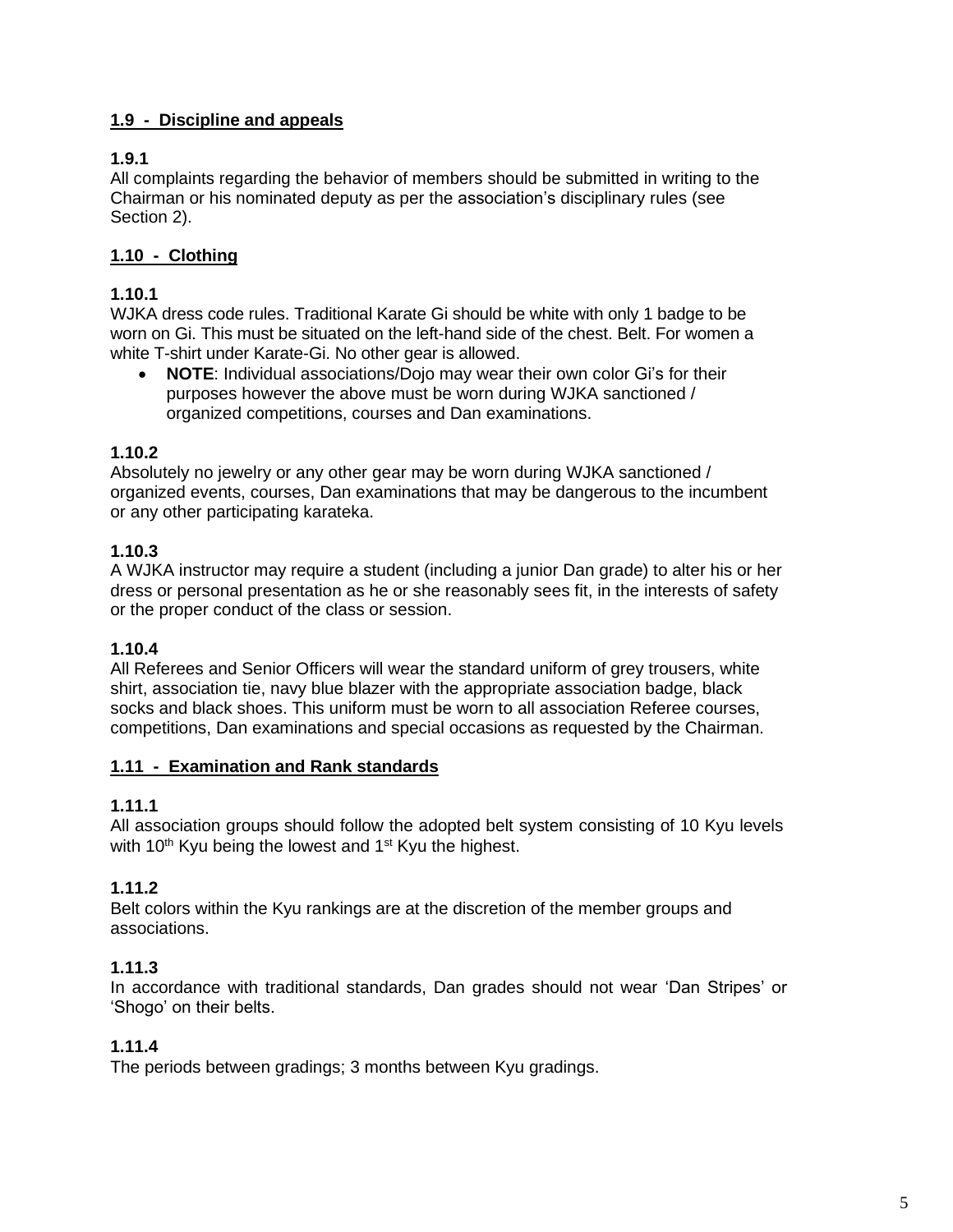#### **1.11.5**

All associations must adopt the following criteria for Dan ranking unless otherwise agreed with the WJKA Shihankai:

1 st Dan

• Those who have trained for 2 years or more and have at least 1-year WJKA membership / Age +10 yrs. Standard: Awarded for those who have learned the basic techniques of Karate and can apply them.

2<sup>nd</sup> Dan

Those who have trained for 2 years or more from the date of 1<sup>st</sup> Dan WJKA registration. Standard: Awarded to those who have mastered the basic techniques of Karate and can apply them fully.

3 rd Dan

Those who have trained for 3 years or more from the date of 2<sup>nd</sup> Dan WJKA registration / Age +18 yrs. Standard: Awarded to those who have mastered Karate techniques in general and can apply them fully.

4<sup>th</sup> Dan

Those who have trained for 4 years or more from the date of  $3<sup>rd</sup>$  Dan WJKA registration. Standard: Awarded to those who have mastered all Karate techniques and can understand their principles, can apply them fully and have the ability to give general instruction.

5<sup>th</sup> Dan

Those who have trained for 5 years or more from the date of  $4<sup>th</sup>$  Dan WJKA registration and age +30 yrs. Standard: Awarded to those who have attained a high level of Karate technique and have displayed originality in their Karate.

6<sup>th</sup> Dan

• Those who have trained for 6 years or more from the date of  $5<sup>th</sup>$  Dan WJKA registration. Standard: Awarded to those who have attained a high level of Karate both in technique and mind after devoting themselves to training.

7 th Dan

Those who have trained for 7 years or more from the date of  $6<sup>th</sup>$  Dan WJKA registration. Standard: Awarded to those who have attained a fully mature level of Karate both in technique and mind after devoting themselves to training.

#### 8<sup>th</sup> Dan

• Those who have trained for 8 years or more from the date of  $7<sup>th</sup>$  Dan WJKA registration. Standard: Awarded to those who have attained an acutely refined level of Karate after devoting themselves to training.

9 th Dan

• Those who have trained for 9 years or more from the date of  $8<sup>th</sup>$  Dan WJKA registration and are also 60 years of age or over. Standard: Awarded to those who have mastered completely the essence of Karate

#### **1.11.6**

All WJKA International Dan gradings will be carried out by a panel of at least two members of the WJKA licensed instructors.

#### **1.11.7**

No WJKA International Dan gradings are valid until they have been registered with the WJKA Head Office and Licensing Officer.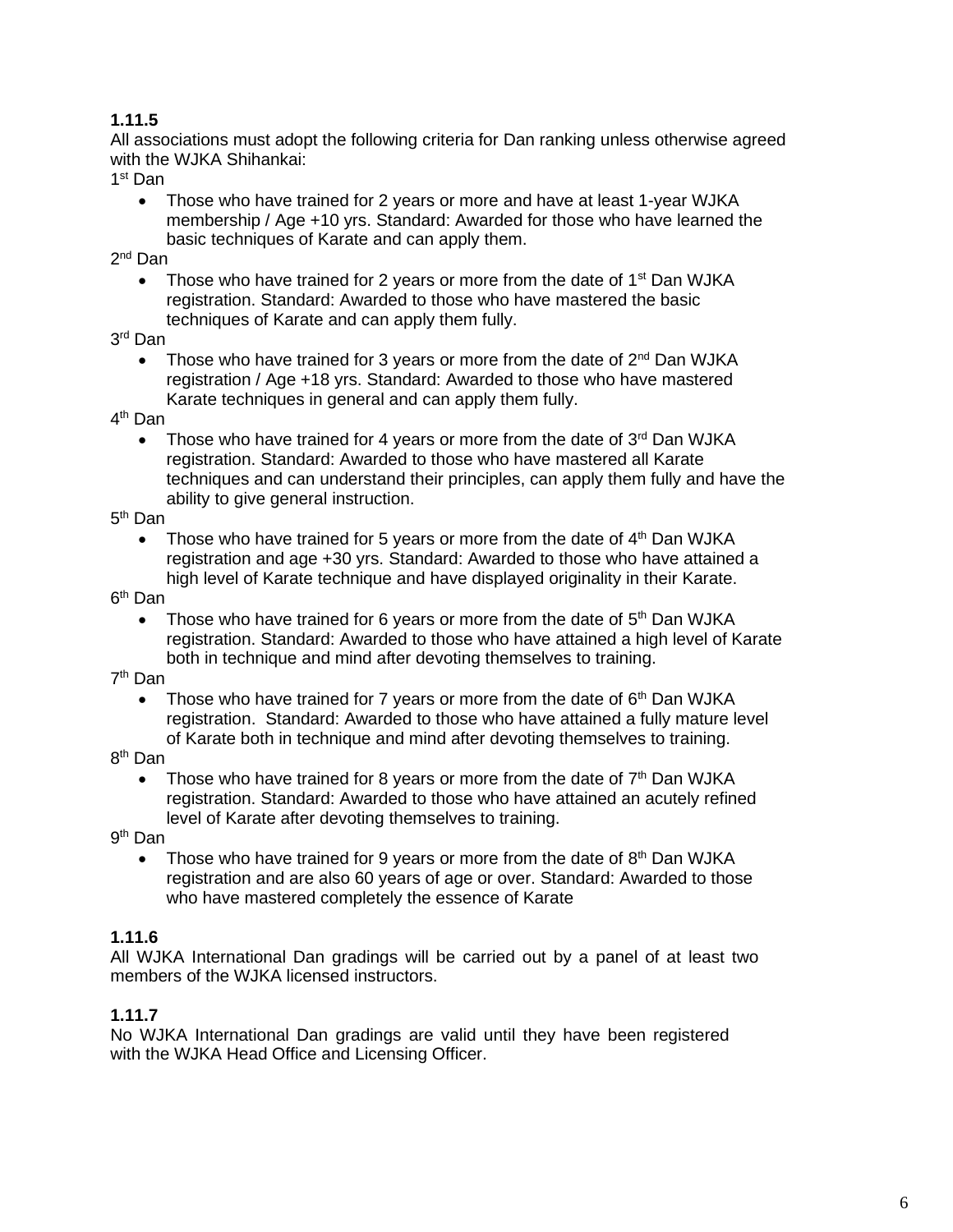#### **1.11.8**

No Dan grade who is not in possession of a valid WJKA license may call him/herself a current WJKA Dan grade.

#### **1.11.9**

Dan grades up to and including 9th Dan are awarded on the basis of a physical or technical examination. The WJKA Rijikai (Board) is also empowered, by mutual agreement, to award Honorary Dan Grades at any time.

#### **1.11.10**

A Dan grade may exceptionally be stripped of his or her Grade if, in the opinion of the Rijikai, he or she merits the sanction.

#### **1.11.11**

No-one who is not in possession of a valid WJKA license, or who cannot produce satisfactory evidence of having applied for one, may take a WJKA International Grading Examination.

#### **1.12 - WJKA Technical / Instructor standards**

#### **1.12.1**

Official WJKA technical qualifications are classified into three categories as below, and into four classes:

**Instructors** 

```
• Class – A, B, C, D and E
```
**Examiner** 

• Class – A, B, C, D and E

Judge

• Class – A, B, C, D and  $E$ 

#### **1.12.2**

The required standards to obtain official examiner qualification and the rights they afford are as follows:

E-Class

• Those with 2nd Dan and 18 yrs – can grade up to and including 1st Kyu D-Class

• Those with 3rd Dan and 21 yrs – can grade up to and including 1st Dan C-Class

• Those with 4th Dan and 25 yrs – can grade up to and including Nidan B-Class

• Those with 5th Dan and 30 yrs – can grade up to and including Sandan A-Class

• Those with 6th Dan and 36 yrs – can grade up to and including Yondan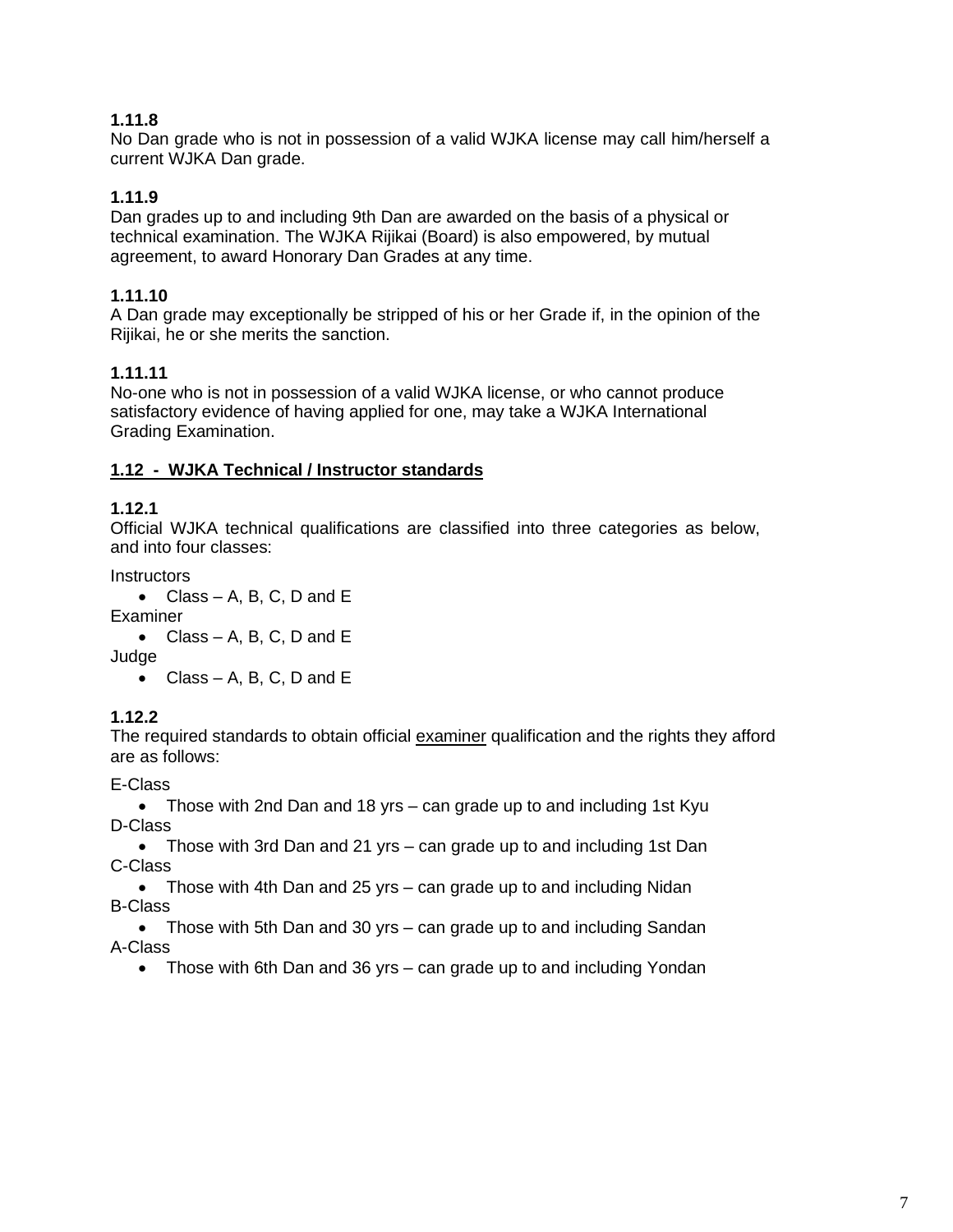## **1.13 - Courses**

#### **1.13.1**

All WJKA black belts (especially Chief Instructors and members of the Rijikai (Board)) are expected to attend regularly WJKA and other Shotokan Courses, with the view to keeping the standard of WJKA at its very highest.

#### **1.14 - Clubs and Associations – general**

## **1.14.1**

It is recommended that only Dan grade Instructors of 21 years of age minimum should run Karate Clubs and Associations within the WJKA.

# **1.14.2**

All Association and Club Dojo must be registered with the WJKA Head Office.

# **1.14.3**

All Club and Association Instructors are encouraged to hold Professional Indemnity Insurance applicable to their country when carrying out their role as a WJKA instructor.

# **1.14.4**

In line with good club management, all Club and Association Instructors are encouraged to have up to-date Medical forms on all of their students.

#### **1.14.5**

All Associations and Club Dojo must register their Dan grade members with the WJKA Head Office.

# **1.15 - Dissolution**

#### **1.15.1**

A resolution to dissolve the WJKA can only be passed at an AGM or EGM through a majority vote of the Rijikai (Board).

#### **1.16 - Amendments to the constitution and general guidance**

#### **1.16.1**

The operating rules of the WJKA will only be changed through agreement by majority vote of the Rijikai (Board).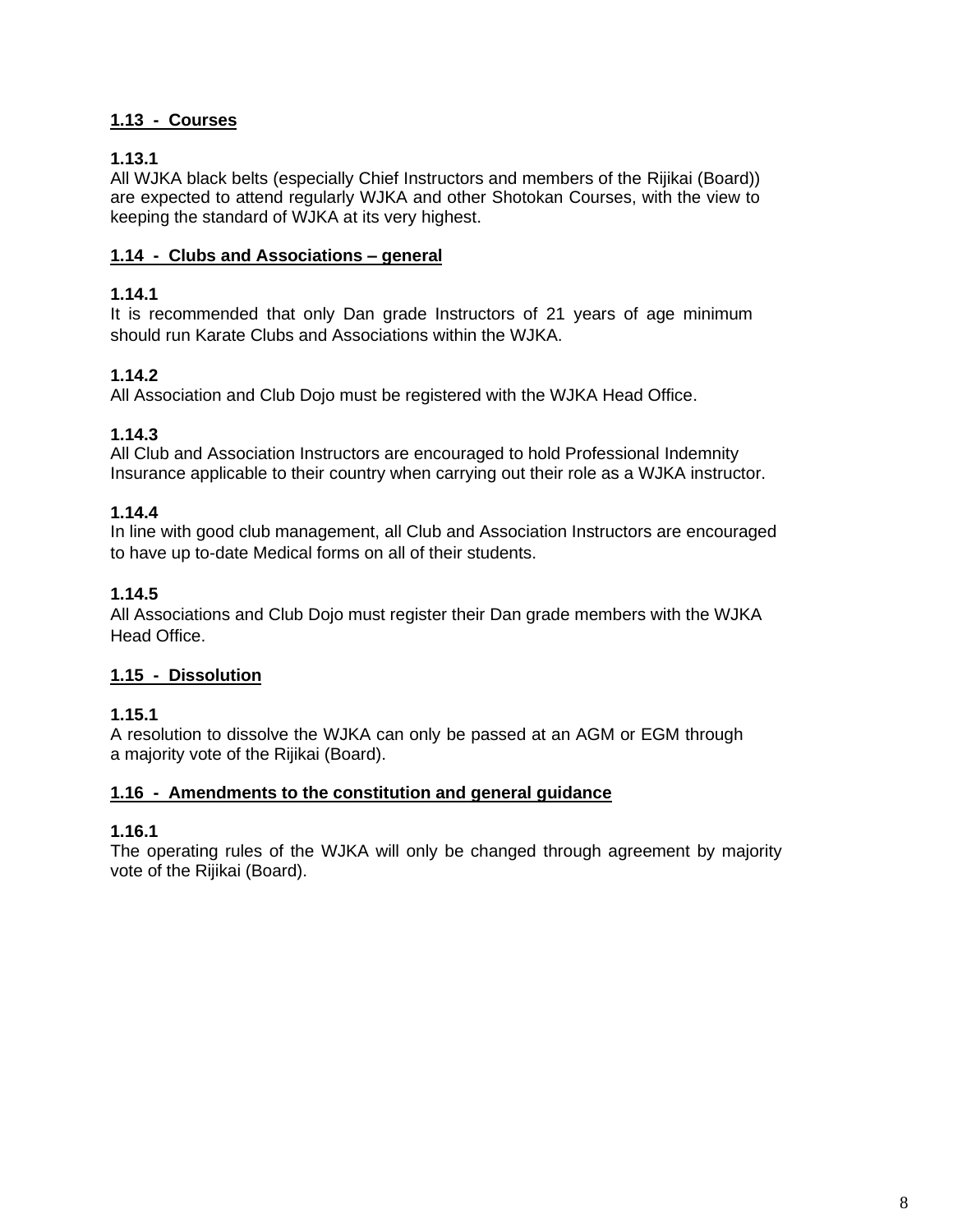# **2. Data Protection**

# **2.1**

The WJKA will only use data in ways relevant to carrying out its legitimate purposes and functions as a Karate Body in a way that is not prejudicial to the interests of individuals.

# **2.2**

WJKA will take due care in the collection and storage of any sensitive data. WJKA Officers will do their utmost to keep all data accurate, timely and secure.

# **2.3**

WJKA will share its data between WJKA officers and with partners such as insurance agents.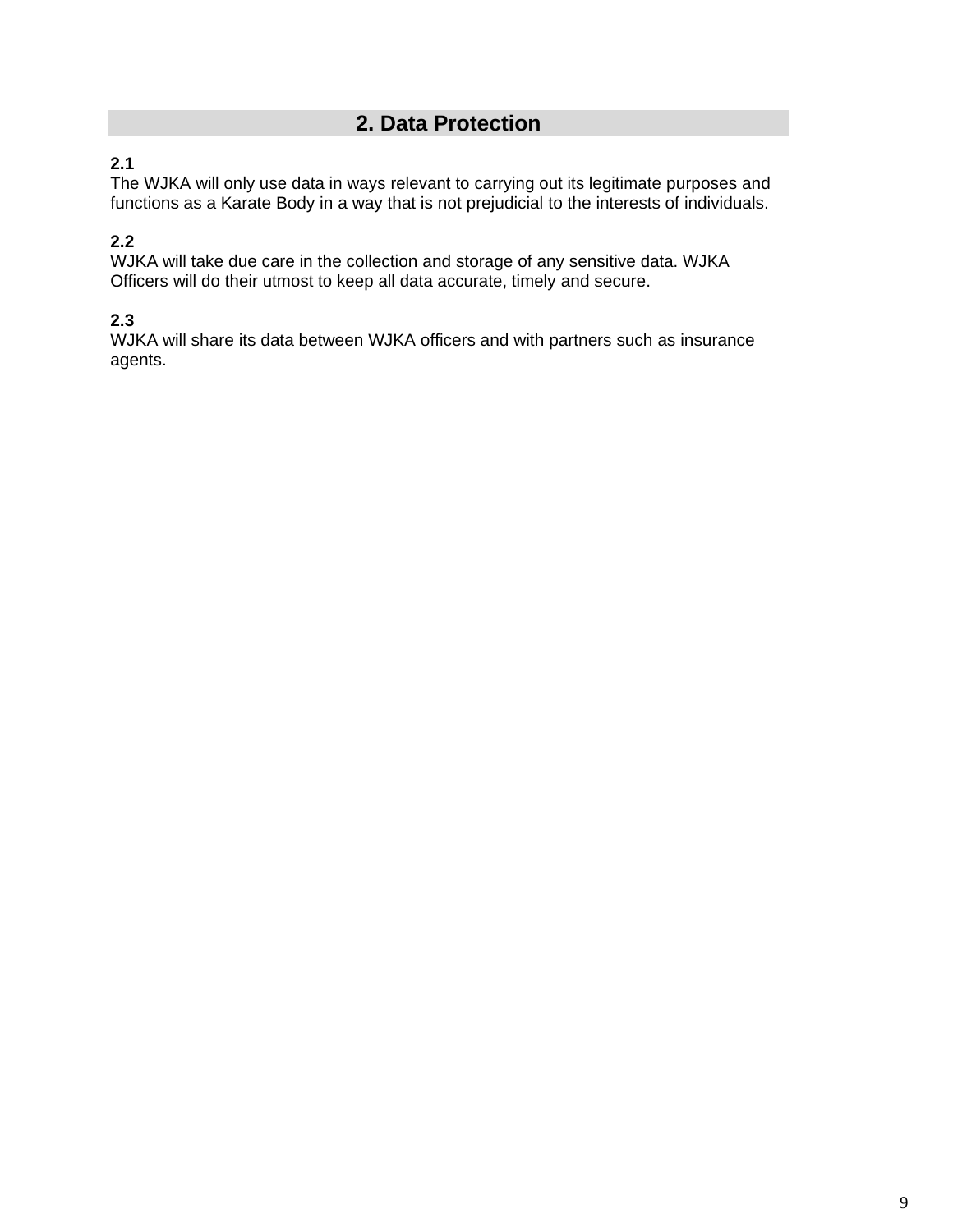# **3. Disciplinary Procedure**

# **3.1 - Compliance**

# **3.1.1**

WJKA may revoke membership if certain membership criteria are not met, or if the conduct of a member or the Dojo they represent is deemed to be inappropriate – for example if any individual member or group member…

- has brought or could bring the reputation of WJKA into disrepute;
- has brought or could bring the reputation of traditional karate into disrepute;
- results in WJKA private business being brought into the public domain;
- impedes the legitimate activities of WJKA;
- gives good reason to believe the member may be misrepresenting his/her/the organization's membership status;
- does not return membership or other fees regularly, (which is required as a condition of membership);
- conducts themselves in a way that is deemed improper by either the WJKA Board, Rijikai (Board) or Grievance Panel;
- subsequent to an enquiry by the relevant Panel, if upheld can result in membership of WJKA being withdrawn.

#### **3.2 - Information**

## **3.2.1**

Information considered under this procedure will be sent to a panel, known as the Grievance Panel. The Panel is made up of three people and will usually consist of two members of a WJKA Board and one independent person from a member group. This Panel can:

- seek further information from the member, the informant or a third party
- accept the information as being a good and/or sufficient reason to implement withdrawal of membership, and, pending appeal, terminate membership of WJKA in no less than 28 days.
- suspend membership rights pending the outcome of any appeal.
- reject the information and close the case.

#### **3.3 - Grievance Panel**

#### **3.3.1**

The Grievance Panel, pending the completion of the Appeal, can suspend the member's rights of membership when the information is considered of sufficient seriousness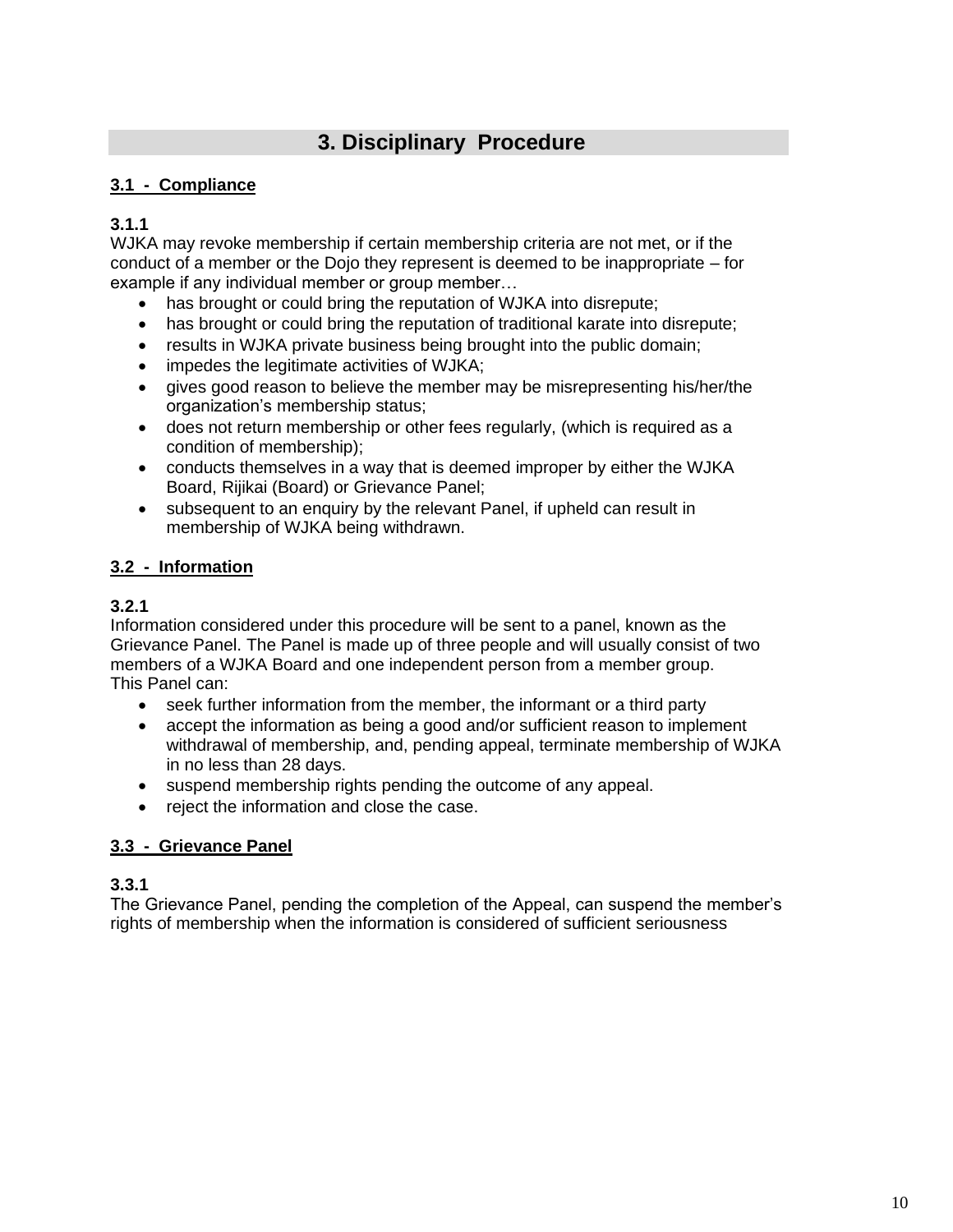# **4. Financial Management**

#### **4.1 - Preface**

#### **4.1.1**

WJKA is a not-for-profit organization for the promotion and regulation of traditional Shotokan karate.

#### **4.2 - Expected income**

#### **4.2.1**

Money will be paid to the WJKA for the following reasons:

- Licensing and registration fees from associations and Dan registrations
- Examination fees
- WJKA competition, course and Gasshuku fees
- Provision of other services and equipment

#### **4.3 - Expenditure**

#### **4.3.1**

Money will be paid out of the WJKA to cover all reasonable running costs such as office and other, branding and advertising (web hosting, adverts etc.)

#### **4.4 - Receipts and expenses**

#### **4.4.1**

Bona-fide expenses will only be paid to WJKA Board members providing the following criteria are met:

- The expenditure has been approved in writing (e-mail/letter) in advance by the Chairman
- Full receipts are submitted with the request for reimbursement
- The request for reimbursement is submitted to the Treasurer no later than 12 months after the date of expenditure.
- The expenditure is approved by two members of the Rijikai (not the claimant)

#### **4.5 - Financial Management**

#### **4.5.1**

All financial transactions from the WJKA account are the responsibility of the Treasurer and authorized signatories.

#### **4.5.2**

The Treasurer will maintain financial records in a double cash ledger, complete with all receipts, including the stubs of outbound receipts for monies received and bank statements.

#### **4.5.3**

These records will be audited annually (financial year end is  $31<sup>st</sup>$  December) by a person(s) nominated by the Rijikai (Board).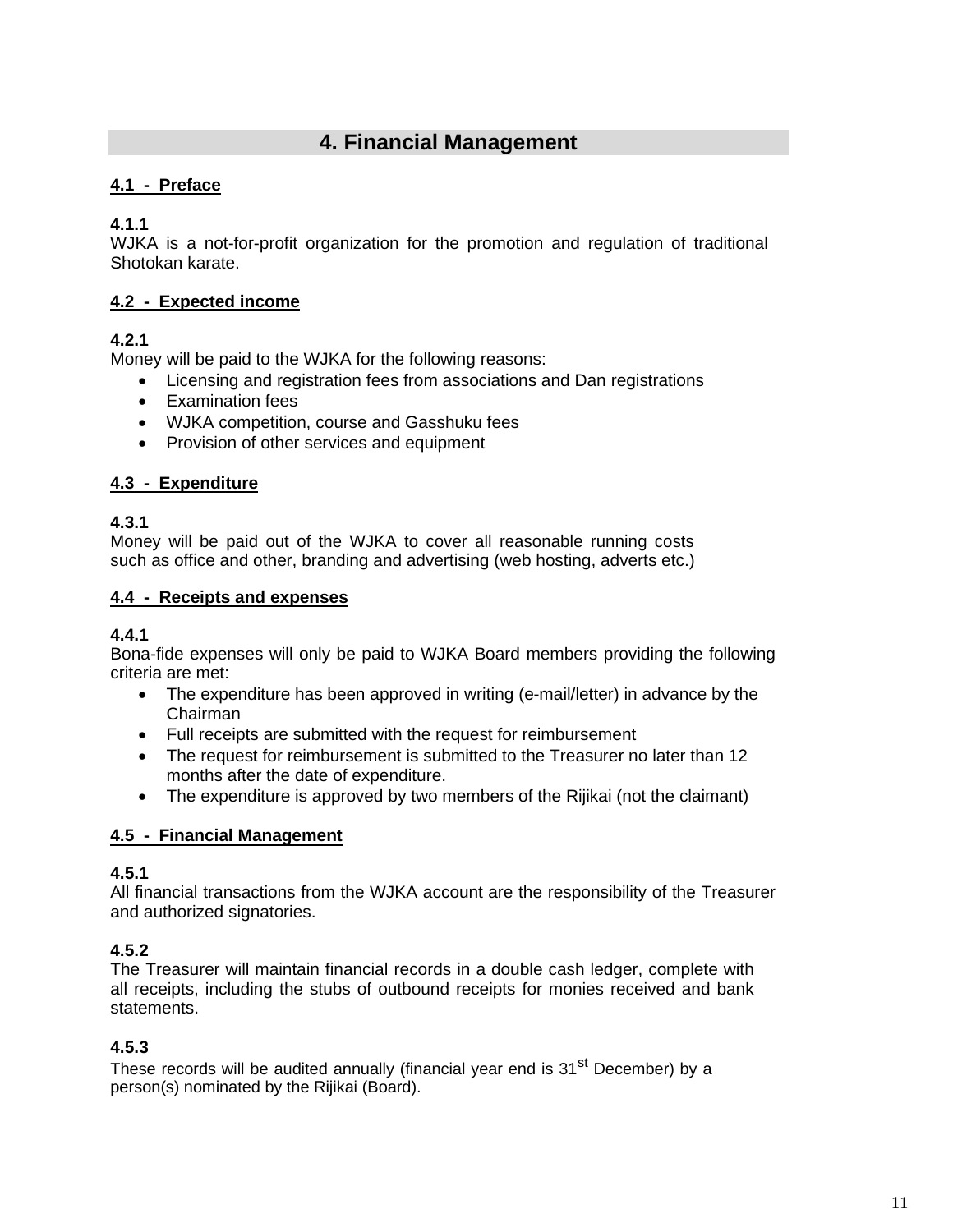# **Health and Safety**

# **5.1**

It is the aim of WJKA to encourage safe methods of training, safe training and competing conditions and a healthy environment.

# **5.2**

All WJKA instructors are encouraged to ensure that all training is carried out in accordance with all relevant requirement of their respective countries.

# **5.3**

All WJKA instructors are encouraged to ensure that competent first aiders/medical personnel are present at their Dojo training sessions, courses, events and competitions. Fully qualified medical personnel are required at all WJKA sanctioned competitions.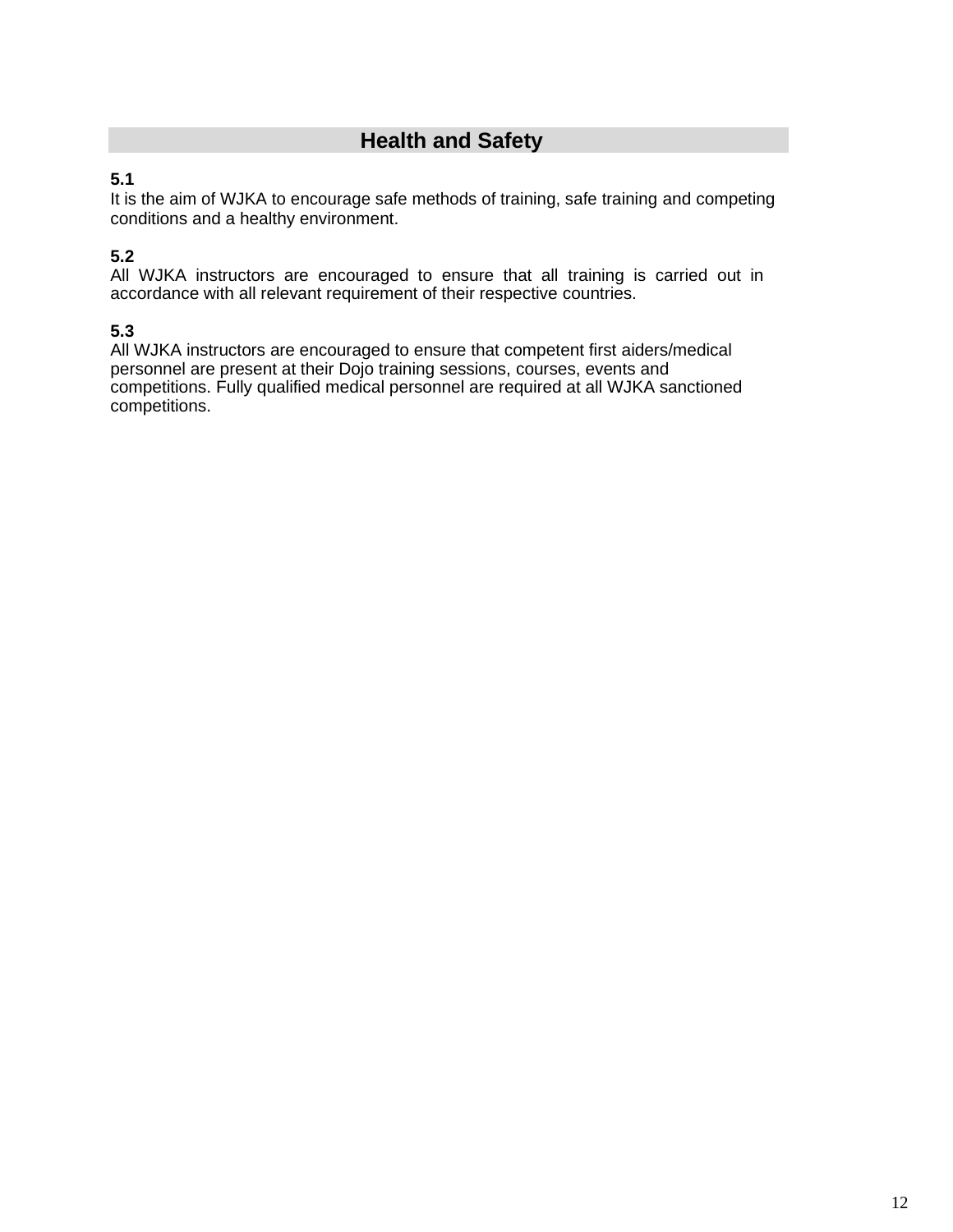# **6. Code of conduct for WJKA Members**

# **6.1**

WJKA is fully committed to safeguarding and promoting the wellbeing of all its members.

# **6.2**

The WJKA believes that it is important that members, instructors, officers and all those associated with the association should, at all times, show respect and understanding for the respect, safety and welfare of others. Therefore, members are encouraged to be open at all times and to share any concerns or complaints that they may have about any aspect of the club with Rijikai Board.

# **6.3**

WJKA members should obey the association rules at all times and respect officials and their decisions.

# **6.4**

All WJKA Officers and Representatives must promote the positive aspects of Karate (e.g. healthy, recreational, pastime, sporting and self-defense activity for all).

#### **6.5**

All WJKA members should display consistently high standards of behavior and appearance.

# **6.6**

WJKA members should follow all guidelines laid down by WJKA and any other affiliations.

# **6.7**

WJKA members should never exert undue influence over participants to obtain personal benefit or reward.

# **6.8**

WJKA members should ever never condone rule violations, interference with others' enjoyment of Karate or the use of prohibited substances.